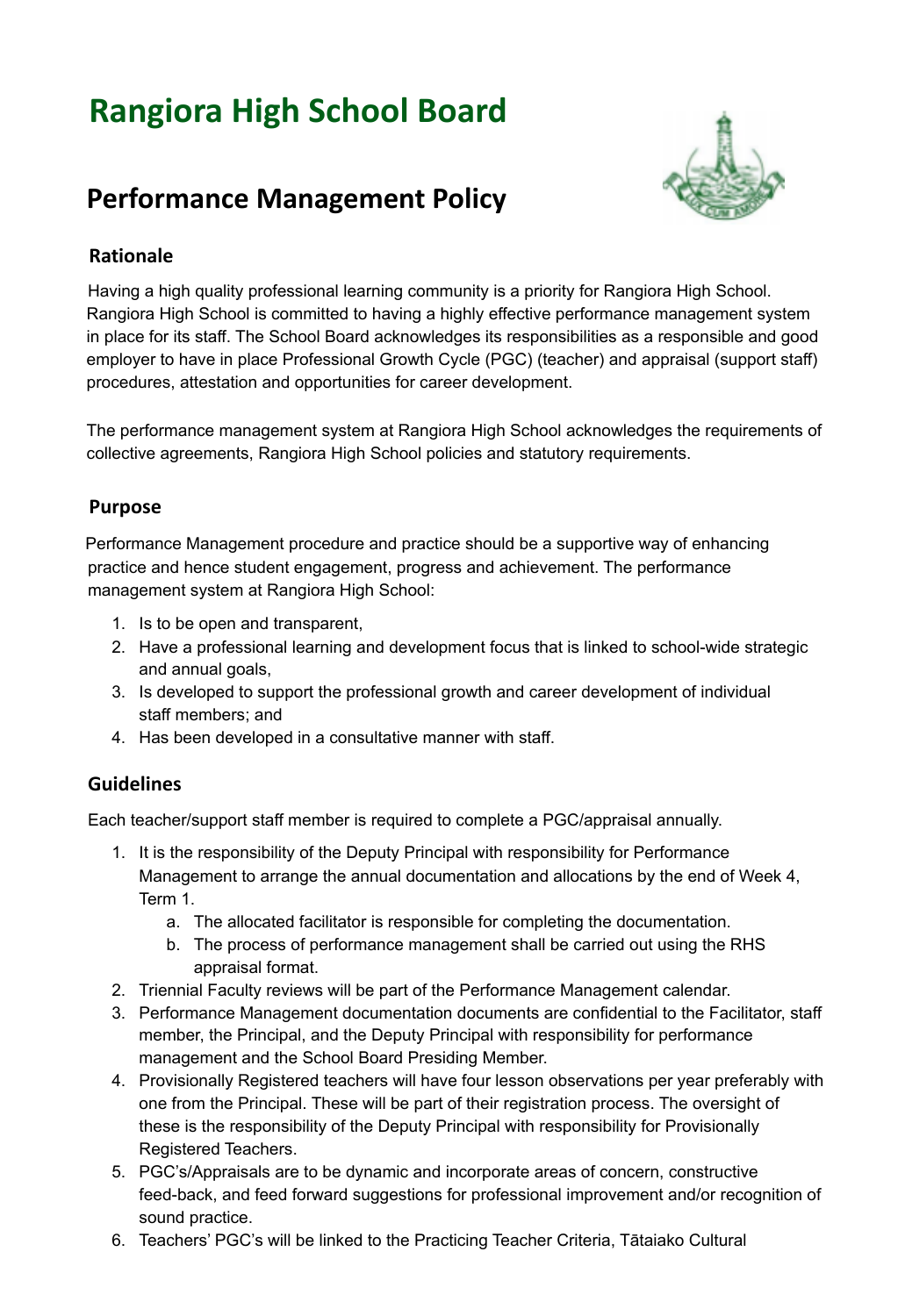Competencies for Teachers of Māori Learners, Professional Standards for Secondary School Teachers, Leading from the middle: educational leadership for middle and senior leaders, and school-wide strategic goals.

- 7. All documentation will be signed by the Facilitator, staff member and the Principal.
- 8. If a staff member is unhappy with their PGC/appraisal, they have the right to ask for a second Performance Management Review meeting with the Principal, and to take with them a staff member who can support their case. If the staff member is still unhappy, she/he has the right to ask for a Performance Management Review meeting with the Board.
- 9. Any disputes arising from this process will be resolved, in the first instance, by the Principal or if the Principal is a party to the dispute by the School Board Presiding Member (or nominee) and a support person/people may be invited to attend where appropriate.
- 10. If a question of competency arises the process will proceed in accordance with the competency provisions of the relevant Collective Agreement and will be managed by the Principal.
- 11. The Deputy Principal with responsibility for performance management is responsible for ensuring that all staff PGC's/appraisals have been completed by end of the calendar year.
- 12. Where a PGC/appraisal has been carried out and all aspects of the PGC/appraisal are consistent with the relevant Collective Agreement, this document may be used as substantive evidence for attestation for salary, increment or other purposes.
- 13. The Principal will report to the School Board annually on the performance management system.

### **Principal's Performance Management Policy**

It is the policy of the Rangiora High School Board to establish a performance agreement with the Principal each year\* and review the Principal's performance on an annual basis with the objective of ensuring that every student at the school is able to attain his or her highest possible standard in educational achievement.

- 1. The review process will occur annually, providing a written record of how the Principal has performed as per the terms of the performance agreement and identifying professional development needs.
- 2. The Principal's performance will be formally reviewed on an annual basis by duly delegated member(s) of the Board and optionally, at the Board's choice, an independent consultant who specialises in education.
- 3. Those delegated or contracted to perform the review process shall have written formalised instructions specifying the responsibilities of the role.
- 4. There will be an interim review, preceding the annual formal review, between the Principal and Board Presiding Member or delegate(s) to discuss progress.
- 5. The Principal will be reviewed on the criteria set forth in the performance agreement: performance objectives, professional standards, and learning and development objectives.
- 6. If the Principal and the Board disagree on the performance objectives, the Board after considering the Principal's input, will amend the disputed objectives or confirm the unchanged objectives. The Board's decision will be final.
- 7. The Board Presiding Member, delegate(s) and consultant may gather information from staff, parents, or any other relevant members of the larger school community who can provide feedback on how the Principal has performed. Evidence may include surveys, self-review, teaching observation (if relevant), interviews, focus groups or documentary evidence.
- 8. The Principal and delegate(s) will meet for a formal interview to discuss whether the performance agreement has been satisfied, with the Principal given the opportunity to